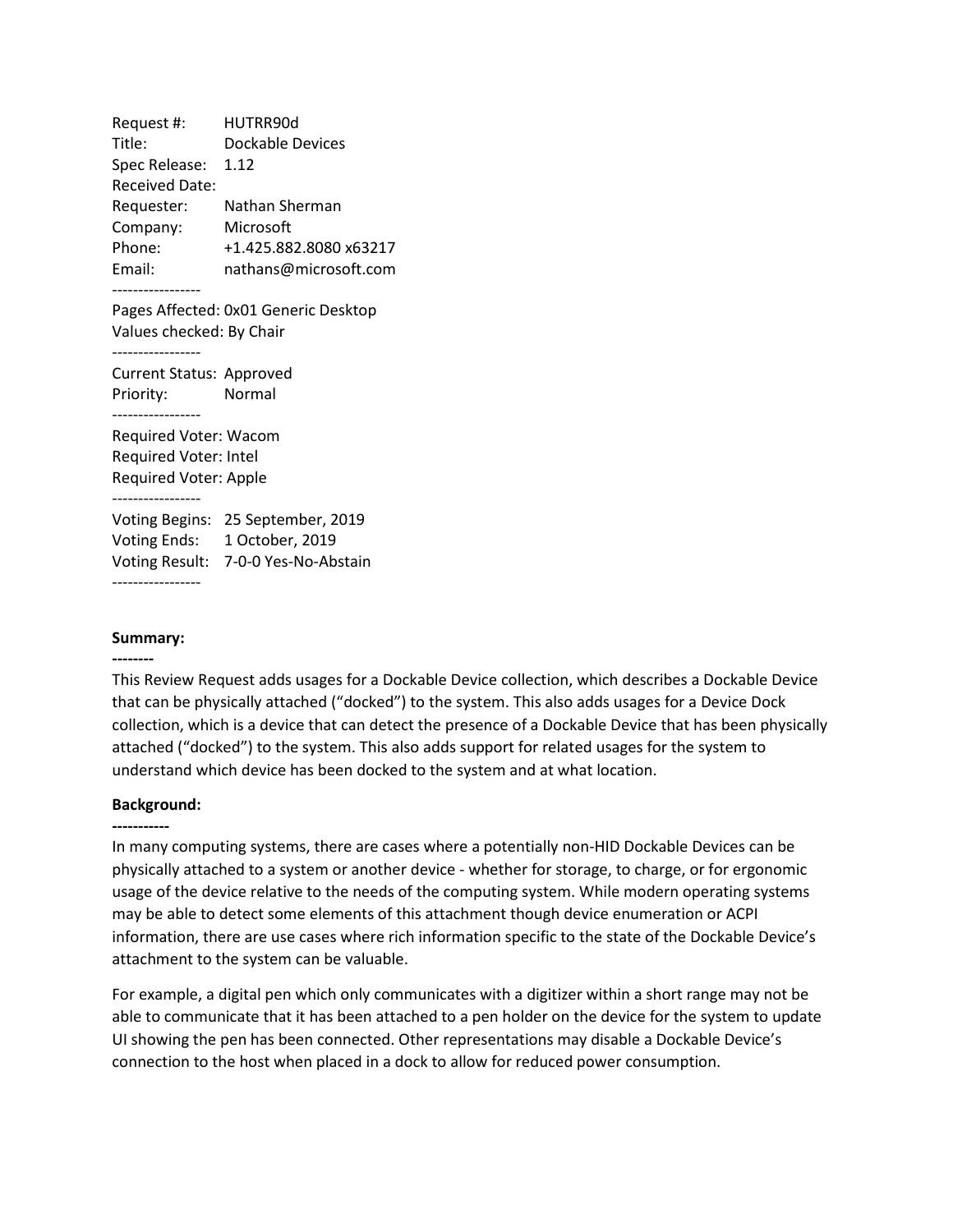In other cases, the Device Dock itself may have access to information that the Dockable Device may not. In a system with a horizontal display, for example, it may be possible for a sensor to detect exactly where a Dockable Device or other object has been placed relative to the display, so that the system may adjust placement of UI around it, while the object itself is incapable of detecting or reporting this information.

## **Proposal: ---------**

All changes are localized to Chapter 4 Generic Desktop Page (0x01).

New usages to be added to Table 6: Generic Desktop Page

| ID   | <b>Name</b>                        |    |
|------|------------------------------------|----|
| 0x11 | Device Dock                        | CА |
| 0x12 | Dockable Device                    | CA |
| 0xD0 | Dockable Device Unique ID          | DV |
| 0xD1 | Dockable Device Vendor ID          | DV |
| 0xD2 | Dockable Device Primary Usage Page | DV |
| 0xD3 | Dockable Device Primary Usage ID   | DV |
| 0xD4 | Dockable Device Docking State      | DF |
| 0xD5 | Dockable Device Display Occlusion  | CL |

Additions referenced by the above usages, Section numbering per technical editor.

| Device Dock               | CA<br>A device that reports the presence of a Dockable |                                                                                                                                                                                                                                                                                                                                                                                                                    |
|---------------------------|--------------------------------------------------------|--------------------------------------------------------------------------------------------------------------------------------------------------------------------------------------------------------------------------------------------------------------------------------------------------------------------------------------------------------------------------------------------------------------------|
|                           |                                                        | Device physically attached to the system.                                                                                                                                                                                                                                                                                                                                                                          |
| Dockable Device           | CA                                                     | A device describing a Dockable Device that can be                                                                                                                                                                                                                                                                                                                                                                  |
|                           |                                                        | physically attached to the system.                                                                                                                                                                                                                                                                                                                                                                                 |
| Dockable Device Unique ID | <b>DV</b>                                              | Specifies the unique ID identifying the device<br>which has been docked. This is an optional usage -<br>if the Dockable Device does not have a unique ID<br>or the Device Dock is not capable of reading the<br>Unique ID from the device, this would not be<br>provided. If provided, the Unique ID must be<br>unique for the vendor ID, specified by Dockable<br>Device Vendor ID below. For example, this could |
|                           |                                                        | contain the unique serial number of the Dockable                                                                                                                                                                                                                                                                                                                                                                   |
|                           |                                                        | Device or a product identifier if a serial number                                                                                                                                                                                                                                                                                                                                                                  |
|                           |                                                        | cannot be provided.                                                                                                                                                                                                                                                                                                                                                                                                |
| Dockable Device Vendor ID | <b>DV</b>                                              | Specifies the USB-IF Vendor ID of the Dockable                                                                                                                                                                                                                                                                                                                                                                     |
|                           |                                                        | Device, used in combination with Dockable Device                                                                                                                                                                                                                                                                                                                                                                   |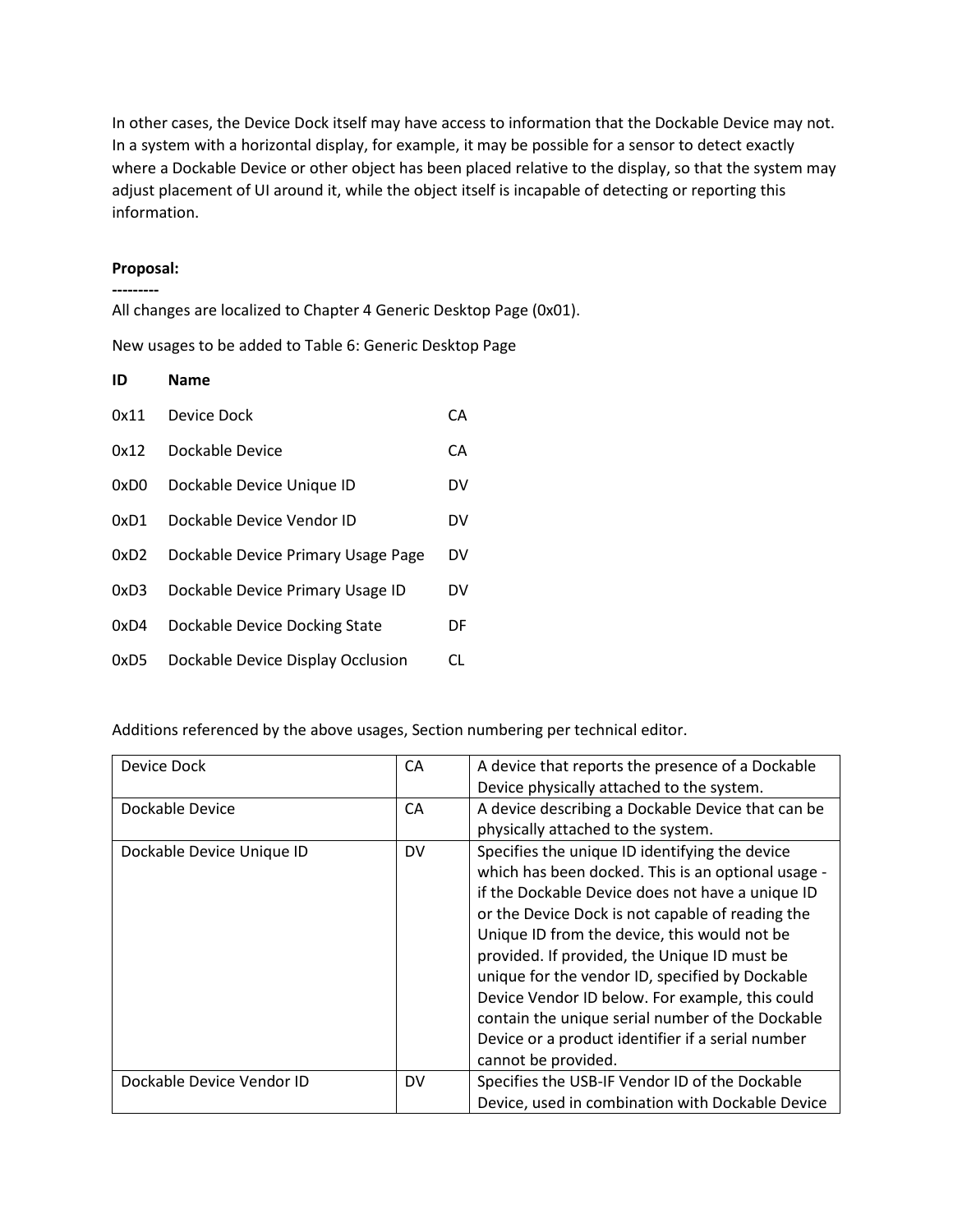|                                    |           | Unique ID to uniquely identify the device. This is<br>an optional usage. If provided, this must be a 16-<br>bit value.                                                                                                                                                                                                                                                                                                                                                                                                                                                               |
|------------------------------------|-----------|--------------------------------------------------------------------------------------------------------------------------------------------------------------------------------------------------------------------------------------------------------------------------------------------------------------------------------------------------------------------------------------------------------------------------------------------------------------------------------------------------------------------------------------------------------------------------------------|
| Dockable Device Primary Usage Page | DV        | Specifies the usage page of the primary top-level<br>collection of the Dockable Device (in the case of a<br>complex HID device), to allow the system to<br>understand which Dockable Device has been<br>docked. This is an optional usage - this can be<br>useful in cases where the Dockable Device is not<br>connected to the system, or is not capable of<br>reporting a unique serial number, in conjunction<br>with Dockable Device Primary Usage ID. For a<br>Dockable Device with multiple HID top-level<br>collections, the value of this usage is defined by<br>the vendor. |
| Dockable Device Primary Usage ID   | <b>DV</b> | Specifies the usage ID of the primary top-level<br>collection of the Dockable Device (in the case of a<br>complex HID device). This is an optional usage,<br>used in conjunction with Dockable Device Primary<br>Usage Page. For a Dockable Device with multiple<br>HID top-level collections, the value of this usage is<br>defined by the vendor.                                                                                                                                                                                                                                  |
| Dockable Device Docking State      | DF        | A bit that indicates if the Dockable Device is<br>currently attached to the system. This is a required<br>usage. A report with this bit set would indicate the<br>Dockable Device is physically attached to the<br>system. A report with this bit cleared would<br>indicate the Dockable Device has been physically<br>detached from the system.                                                                                                                                                                                                                                     |
| Dockable Device Display Occlusion  | CL        | A physical collection describing what portion of a<br>display is occluded by the Device Dock. This<br>collection is optional - it would not be reported if<br>the supported Dockable Device cannot occlude<br>the display. This collection could include values<br>like X, Y, Width (in mm), Height (in mm), Azimuth,<br>etc. for rectangular-shaped occlusions. Future<br>usages could support other Dockable Device<br>shapes.                                                                                                                                                     |

# **Sample descriptors:**

# **Device Dock :**

The below descriptor describes a Device Dock collection which contains a single Input report which supports reporting the docking state of a Dockable Device with a rectangular-shaped display occlusion region.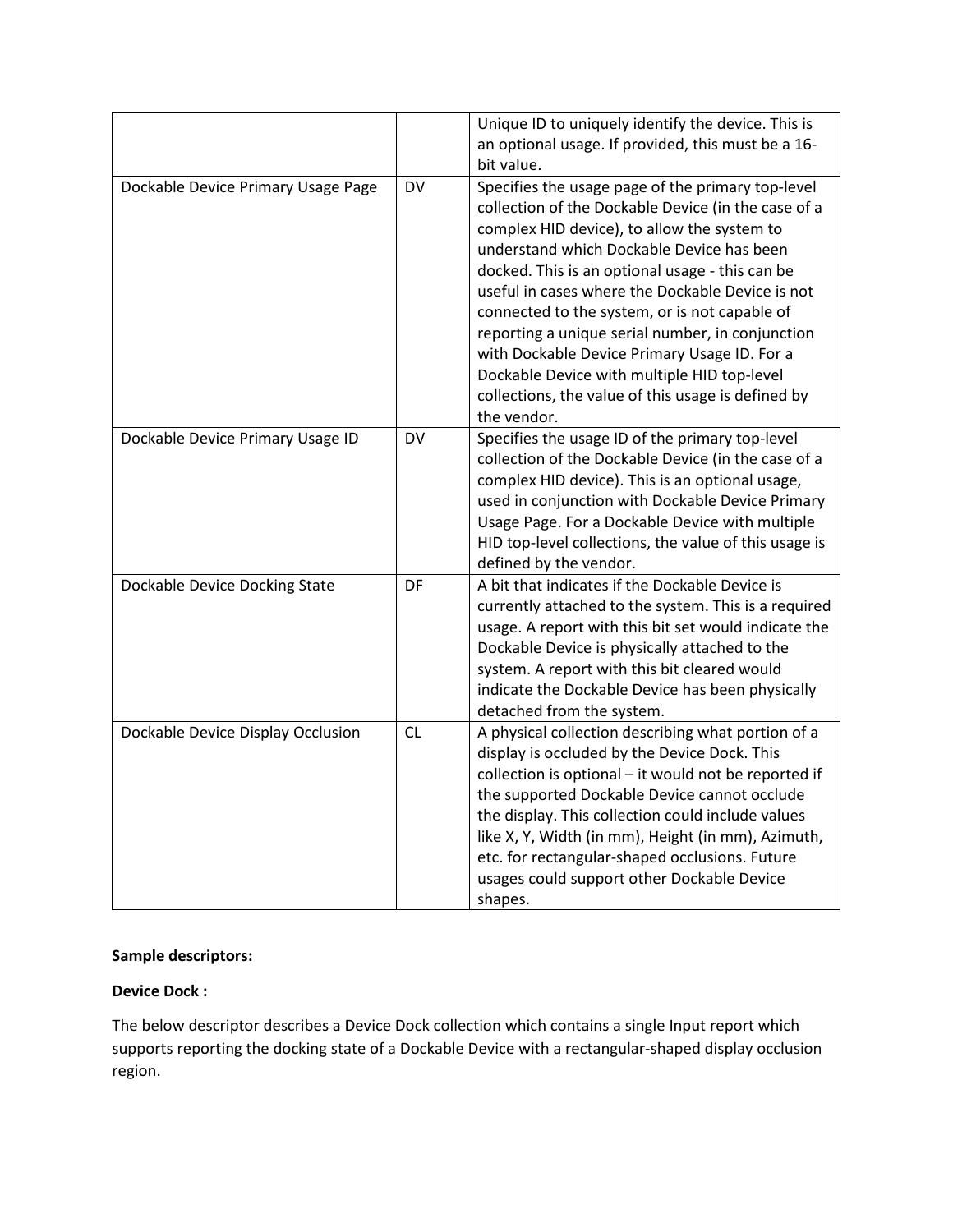0x05, HID USAGE PAGE GENERIC,  $\frac{1}{2}$  // USAGE PAGE (Generic Desktop) 0x09, HID\_USAGE\_GENERIC\_DEVICE\_DOCK, // USAGE (Device Dock) 0xa1, 0x01, // COLLECTION (Application) 0x85, 0x01, (1) 0x85, 0x01, (1) 0x85, 0x01, 0x85, 0x01, 0x85, 0x81, 0x81, 0x81, 0x81, 0x81, 0x81, 0x81, 0x81, 0 0x05, HID\_USAGE\_PAGE\_GENERIC,  $\frac{1}{2}$  // USAGE\_PAGE (Generic Desktop) 0x09, HID\_USAGE\_GENERIC\_DOCKABLE\_DEVICE\_UNIQUE\_ID, // USAGE (Dockable Device Unique ID) 0x15, 0x00, // LOGICAL\_MINIMUM (0) 0x26, 0xff, 0x00, // LOGICAL\_MAXIMUM (255) 0x75, 0x08, // REPORT\_SIZE (8) 0x95, 0x08, // REPORT\_COUNT (8) 0x81, 0x03, // INPUT (Data,Ary,Abs) 0x09, HID\_USAGE\_GENERIC\_DOCKABLE\_DEVICE\_VENDOR\_ID, // USAGE (Dockable Device Vendor ID) 0x15, 0x00, // LOGICAL\_MINIMUM (0) 0x27, 0xff, 0xff, 0x00, 0x00, // LOGICAL\_MAXIMUM (65535) 0x75, 0x10, // REPORT\_SIZE (16) 0x95, 0x01, // REPORT\_COUNT (1) 0x81, 0x02, // INPUT (Data,Var,Abs) 0x09, HID\_USAGE\_GENERIC\_DOCKABLE\_DEVICE\_USAGEPAGE, // USAGE (Dockable Device Primary Usage Page) 0x81, 0x02, // INPUT (Data,Var,Abs) 0x09, HID\_USAGE\_GENERIC\_DOCKABLE\_DEVICE\_USAGE, // USAGE (Dockable Device Primary Usage ID) 0x81, 0x02, // INPUT (Data,Var,Abs) 0x09, HID\_USAGE\_GENERIC\_DOCKABLE\_DEVICE\_DOCKING\_STATE,// USAGE (Dockable Device Docking State) 0x15, 0x00, // LOGICAL\_MINIMUM (0) 0x25, 0x01, // LOGICAL\_MAXIMUM (1) 0x75, 0x01, **0x01, 0x01, 0x01, 0x01, 0x01, 0x01, 0x01, 0x01, 0x01, 0x01, 0x01, 0x0** 0x95, 0x01, // REPORT\_COUNT (1) 0x81, 0x02, // INPUT (Data,Var,Abs) 0x95, 0x07, **0x07, 0x07, 0x07, 0x07, 0x07, 0x07, 0x07, 0x07, 0x07, 0x07, 0x07, 0x0** 0x81, 0x03, // INPUT (Cnst,Var,Abs) 0x09, HID\_USAGE\_GENERIC\_DOCKABLE\_DEVICE\_DISPLAY\_OCCLUSION, // USAGE (Dockable Device Display Occlusion) 0xa1, 0x00, **0xa1, 0x00, 0xa1, 0x00, 0xa1, 0x00, 0xa1**, 0x00, 0xa1, 0x00, 0xa1, 0x00, 0xa1, 0x00, 0x 0x05, HID\_USAGE\_PAGE\_GENERIC, // USAGE\_PAGE (Generic Desktop) 0x09, HID\_USAGE\_GENERIC\_X, // USAGE (X) 0x15, 0x00, // LOGICAL\_MINIMUM (0) 0x26, 0xff, 0x7f, 2000 0x26, 0x6 0x7f, 2000 0x26, 0x26, 0x767) 0x35, 0x00, // PHYSICAL\_MINIMUM (0) 0x46, DISPLAY WIDTH HM,  $\frac{1}{2}$  PHYSICAL MAXIMUM (Display Width) 0x55, 0x0d, // UNIT\_EXPONENT (-3) 0x65, 0x11, // UNIT (Cm,EngLinear) 0x75, 0x10, **0x16, 0x16, 0x16, 0x16, 0x16, 0x16, 0x16, 0x16, 0x16, 0x16, 0x16, 0x16, 0x16, 0x16, 0x16, 0x16, 0x16, 0x16, 0x16, 0x16, 0x16, 0x16, 0x16, 0x16, 0x16, 0x16, 0x16, 0x16, 0x16, 0x16, 0x16, 0x16, 0x16, 0x16, 0x16,** 0x95, 0x01, // REPORT\_COUNT (1) 0x81, 0x02, // INPUT (Data,Var,Abs) 0x09, HID\_USAGE\_GENERIC\_Y,  $\frac{1}{2}$  USAGE (Y) 0x46, DISPLAY\_HEIGHT\_HM, // PHYSICAL\_MAXIMUM (Display Height) 0x81, 0x02, // INPUT (Data,Var,Abs) 0x05, HID\_USAGE\_PAGE\_DIGITIZER, // USAGE\_PAGE (Digitizer) 0x09, HID\_USAGE\_DIGITIZER\_WIDTH, // USAGE (Width) 0x26, 0x00, 0x80, // LOGICAL\_MAXIMUM (32768) 0x46, DISPLAY\_WIDTH\_HM, // PHYSICAL\_MAXIMUM (Display Width) 0x81, 0x02, // INPUT (Data,Var,Abs) 0x09, HID\_USAGE\_DIGITIZER\_HEIGHT, // USAGE (Height) 0x46, DISPLAY\_HEIGHT\_HM, // PHYSICAL\_MAXIMUM (Display Height) 0x81, 0x02, // INPUT (Data,Var,Abs) exce, exception of the collection of the collection of the collection of the collection of the collection of the collection of the collection of the collection of the collection of the collection of the collection of the c 0xc0 // END\_COLLECTION